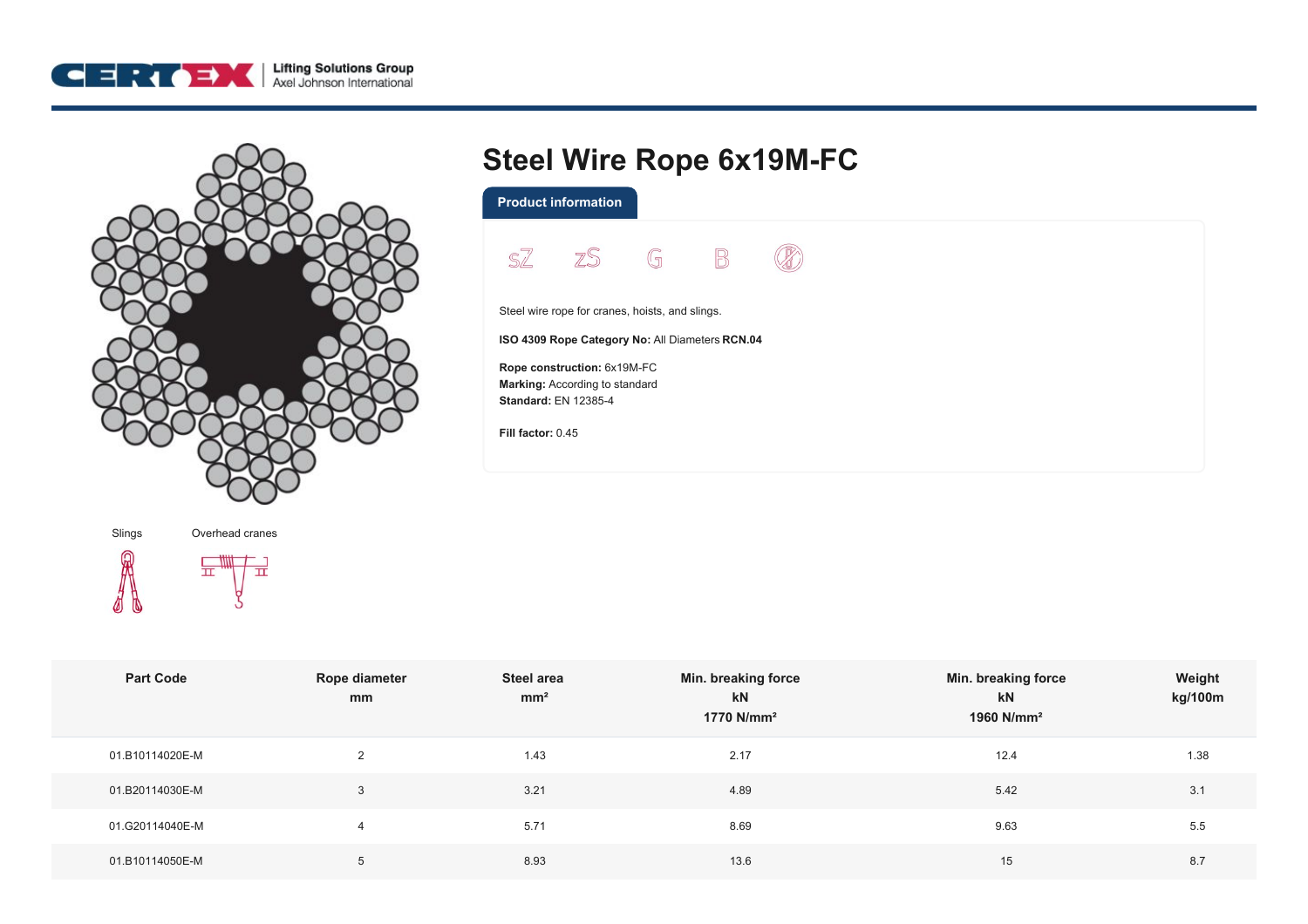| 01.B10114060E-M | $\,6\,$         | 12.9 | 19.6 | 21.7  | 13   |
|-----------------|-----------------|------|------|-------|------|
| 01.B10114070E-M | $7\overline{ }$ | 17.5 | 26.6 | 29.5  | 17   |
| 01.G20114080E-M | $\bf 8$         | 22.8 | 34.8 | 38.5  | 22.1 |
| 01.B10114090E-M | 9               | 28.9 | 44   | 48.7  | 28   |
| 01.B20114100E-M | $10$            | 35.7 | 54.3 | 60.2  | 34.6 |
| 01.B20114110E-M | 11              | 43.2 | 65.8 | 72.8  | 41.9 |
| 01.B10114120E-M | 12              | 51.4 | 78.2 | 86.6  | 49.8 |
| 01.G10114130E-M | 13              | 60.3 | 91.8 | 101.7 | 58.5 |
| 01.G20114140E-M | 14              | 70   | 107  | 117.9 | 67.8 |
| 01.B10114150E-M | 15              | 80.3 | 122  | 135   | 77.9 |
| 01.G20114160E-M | $16\,$          | 91.4 | 139  | 154   | 88.6 |
| 01.B10114180E-M | 18              | 116  | 176  | 195   | 112  |
| 01.B10114200E-M | 20              | 143  | 217  | 241   | 138  |
| 01.B10114220E-M | 22              | 173  | 263  | 291   | 167  |
| 01.B20114240E-M | $24\,$          | 206  | 313  | 347   | 199  |
| 01.B10114260E-M | 26              | 241  | 367  | 407   | 234  |
| 01.B10114280E-M | 28              | 280  | 426  | 472   | 271  |
| 01.B10114300E-M | 30              | 321  | 489  | 542   | 311  |
| 01.B10114320E-M | 32              | 366  | 556  | 616   | 354  |
| 01.B20114340E-M | 34              | 413  | 628  | 696   | 400  |
| 01.B10114360E-M | 36              | 463  | 704  | 780   | 448  |
| 01.G10114380E-M | 38              | 516  | 785  | 870   | 500  |